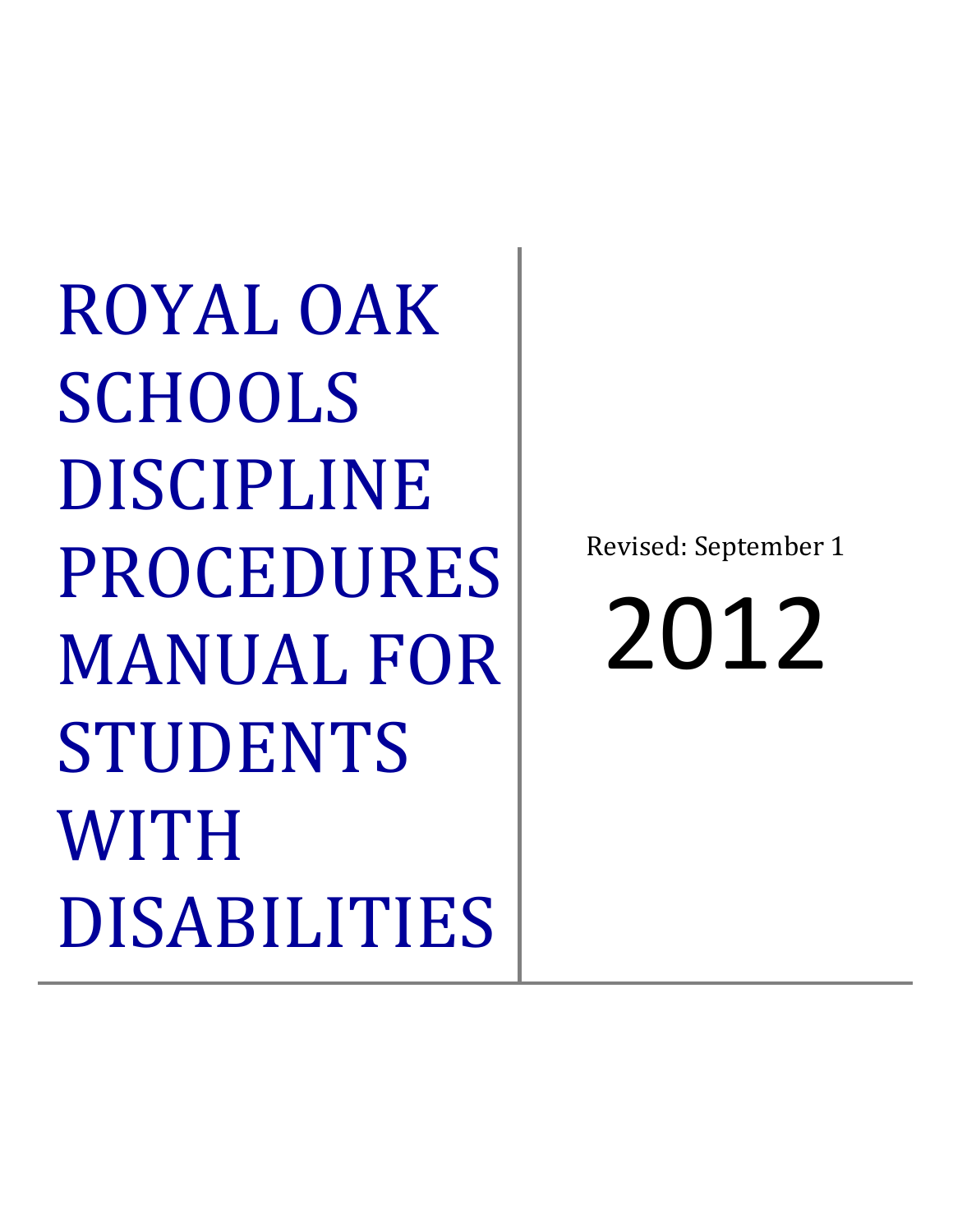# Table of Contents

### Preface

#### **SECTION**

Discipline Procedures for Students with IEPs and 504 Plans 1

#### Students with IEPs

| <b>Definitions</b>                                                 |
|--------------------------------------------------------------------|
| <b>Tracking Days of Suspension</b>                                 |
| Determining a Pattern of Removal                                   |
| Removal 11 <sup>th</sup> Day and After - Not a Change in Placement |
| Notification of Change of Placement                                |
| <b>Manifestation Determination Review</b>                          |
| Provision of FAPE & Interim Alternative Educational Setting        |
| Functional Behavior Assessment & Behavior Intervention Plan        |
| <b>Additional Information</b>                                      |
| Footnotes                                                          |

#### Students with 504 Plans – Discipline Procedures

#### Students with IEPs or 504 Plans

Filing Charges or Making a Juvenile Court Referral for Students With Disabilities District Level Discipline Team

| Discipline Flowcharts and Definitions for Students with Disabilities      |     |
|---------------------------------------------------------------------------|-----|
| <b>Roles and Responsibilities</b>                                         | 3   |
| <b>MDE Special Education Discipline Procedures Guidance Document Only</b> | 4   |
| <b>Forms/Instructions for Completion and Supporting Documents</b>         |     |
| Directions for Completing Discipline Tracking Record                      | 5   |
| <b>Discipline Tracking Record</b>                                         | 5a  |
| Directions for Completing Worksheet for Determining a Pattern of Removal  | 6   |
| Worksheet for Determining a Pattern of Removal                            | 6a  |
| Parent Assurance of Procedural Safeguards                                 | 7   |
| 11 <sup>th</sup> Day and After Service Offer Letter                       | 8   |
| Provision of FAPE Planning and Documentation                              | 9   |
| Discipline Service Record                                                 | 10  |
| Notice of Change in Placement                                             | 11  |
| Directions for Completing Manifestation Determination Review (MDR)        | 12  |
| Manifestation Determination Review (MDR)                                  | 12a |
| Direction for Completing Worksheet for Determining Interim Alternative    |     |
| <b>Education Settings (IAES)</b>                                          | 13  |
| Worksheet for Determining Interim Alternative Education Settings (IAES)   | 13a |
| <b>Case Manager Suspension Checklist</b>                                  | 14  |
| <b>Building Administrator Suspension Checklist</b>                        | 15  |
| Special Education Procedural Safeguards                                   | 16  |
| Section 504 - Manifestation Determination Review Meeting Invitation       | 17  |
| Section 504 - Manifestation Determination Review Form                     | 17a |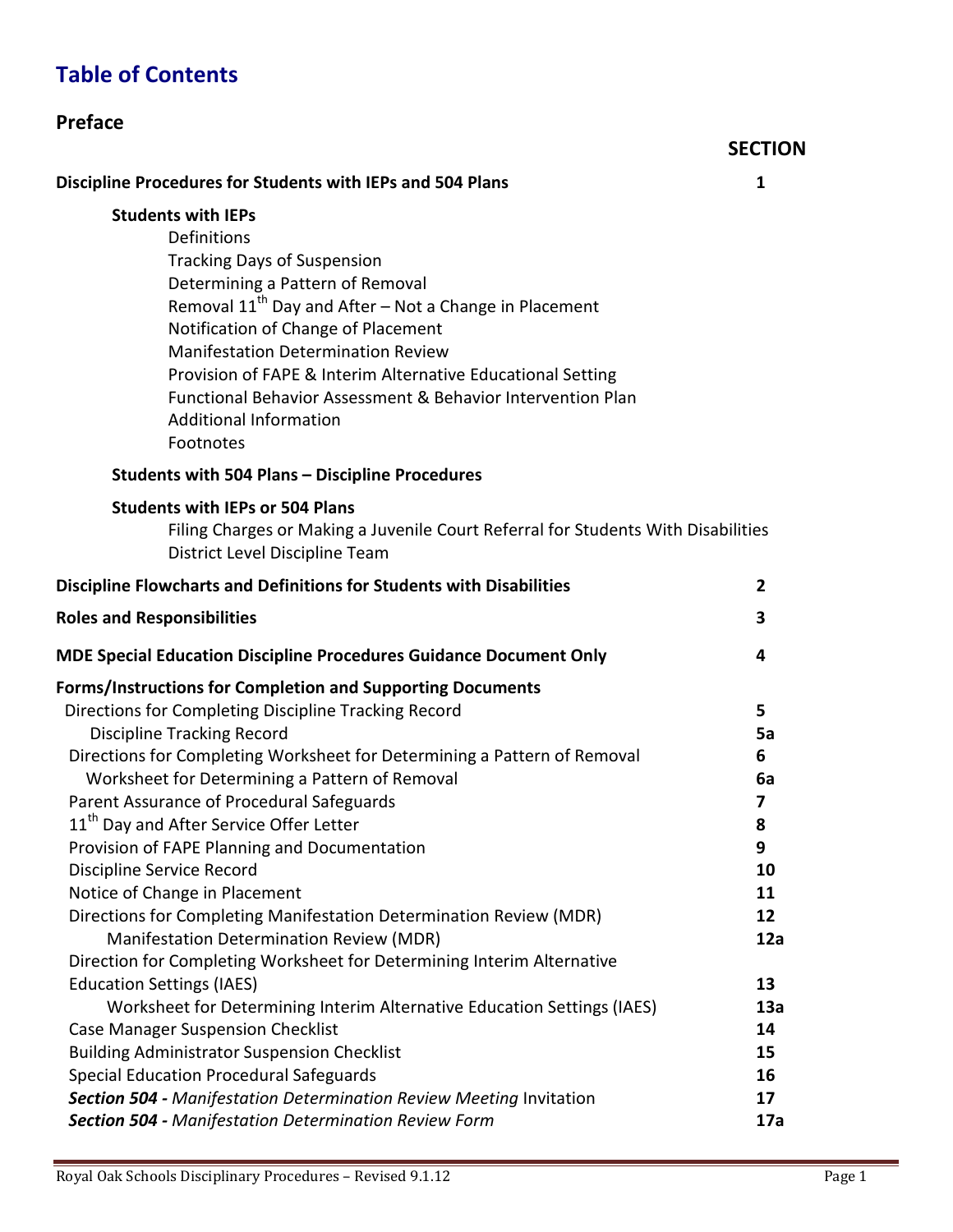## **PREFACE**

The purpose of this document is to provide Royal Oak school personnel with a procedural and guidance manual of the laws and regulations pertaining to student discipline in the Individuals with Disabilities Education Act 2004, its implementing regulations at 34 CFR §300 et. seq., August 14, 2006, and Section 504 of the Rehabilitation Act of 1973 (Section 504). Special thanks to Wayne RESA, Kent ISD, Manistee ISD and Oakland Schools ISD who have provided many districts in the State of Michigan with a structure for which to build supportive and compliant discipline procedures.

**All students, regardless of the level of support required to progress within the curriculum, are general education students first.** With this in mind, most discipline cases involve relatively minor incidents handled with routine policy and procedure applicable to all students. Special education regulations and Section 504 provide an "extra measure of due process" to assure a review of possible impacts of a student's disability in a discipline incident. Application of local general discipline policy should be diligently followed and altered only to the extent indicated by proper consideration of a disability and student's behavior history as outlined in this document. Regulatory compliance issues are minimized, and student progress is best achieved with the documented use of scientifically based positive behavior support techniques, and procedures that avoid removal of a student from school.

The procedures and guidance outlined on the following pages are not exhaustive, but rather give the general sequence of events and timelines associated with the extra measure of due process when considering a student's disability in school discipline procedures. Citations are provided to guide staff to further material in the IDEA and Section 504 regulations. Staff may also refer to the MDE Discipline Procedures publication of January 2011 for a more detailed explanation of discipline regulations. That publication is a guidance document only and the procedures set forth in this Manual are controlling.

As state rules, federal regulations and evidence-based best practice are reviewed and revised, so shall the procedures within this manual be reviewed and revised.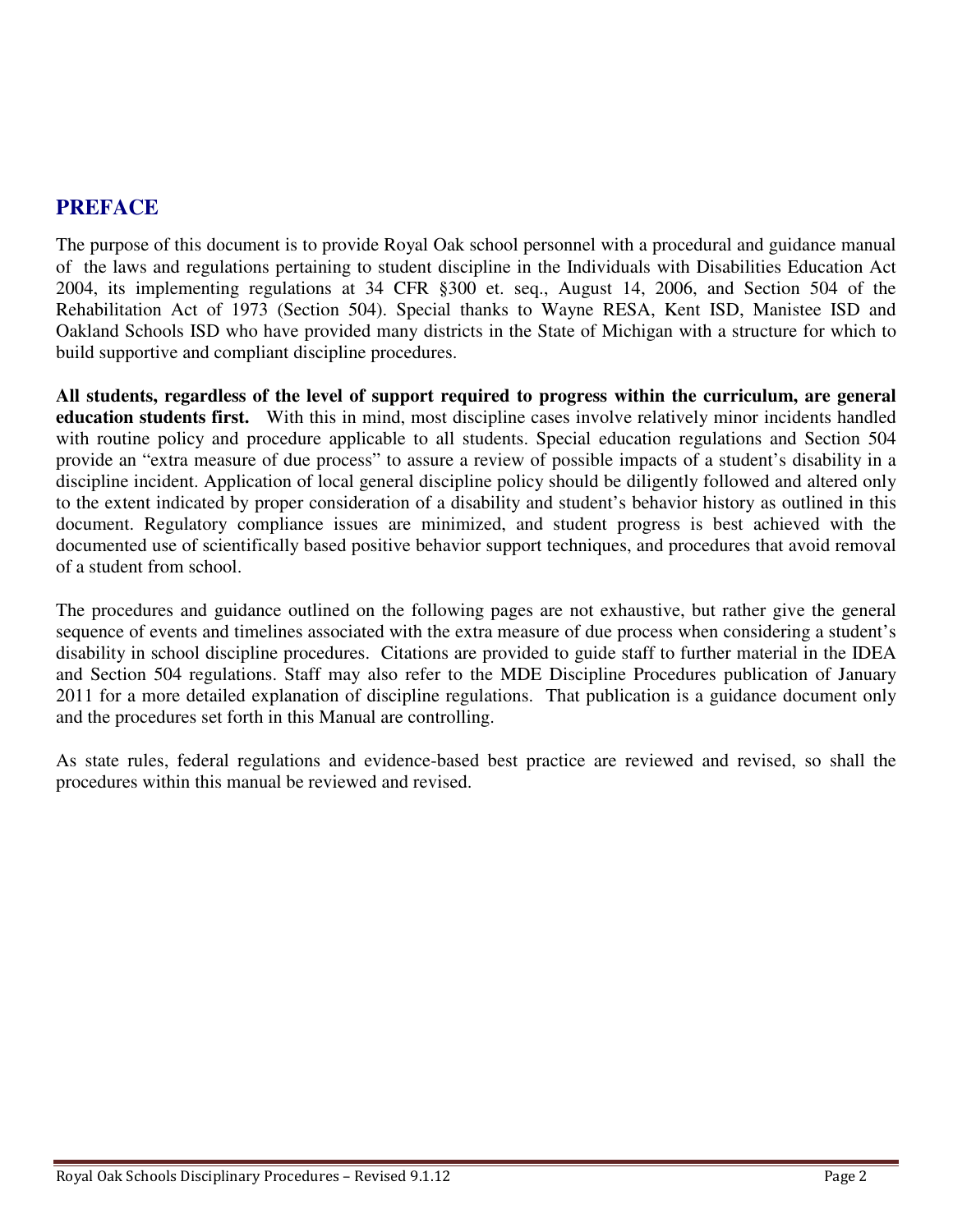

## **ROYAL OAK SCHOOLS DISCIPLINE PROCEDURES FOR STUDENTS WITH DISABILITIES**

# **SUSPENSION AND EXPULSION OF STUDENTS WITH IEPs**

The Individuals with Disabilities Education Act (IDEA) §300.530 requires local education agencies (LEA's) and public school academies (PSA's) to follow specific procedures when removing a student with a disability from their educational placement for disciplinary reasons in such cases when the removal constitutes a "**change of placement**" .

Additionally, in accordance with IDEA §300.324(a)(2)(i), an IEP team must, in the case of a child whose behavior impedes the child's learning or that of others, consider the use of positive behavioral interventions and supports, and other strategies, to address that behavior as part of the IEP process.

The following procedures are based upon the requirements of the IDEA, the federal regulations, Michigan rules and interpretations of IDEA and guidance from the MDE Discipline Procedures document dated January 2011. For compliance purposes, Royal Oak Schools will have written district-wide discipline procedures. Additionally, Royal Oak Schools will maintain documentation of the procedures followed and the services provided. The forms included in this document will be used to meet these compliance requirements.

## **DEFINITIONS**

#### **CHANGE IN PLACEMENT**

Per IDEA §300.536, with regard to disciplinary removals, a "**change of placement"** occurs in one of two situations:

- 1. The removal is for more than 10 consecutive school days; or
- 2. The student has been subjected to a series of "**removals that constitute a pattern"**.

#### **REMOVAL**

The term "**removal**" refers to the removal of a student with a disability from instruction for disciplinary reasons, without the opportunity to continue to progress in the general education curriculum, continue to receive services specified on the student's IEP, or continue to participate with nondisabled students to the extent they would have in their current placement [See the Comments to the Federal Regulations at Fed. Reg. p. 46715 (2006)].

#### **PATTERN OF REMOVALS**

Per IDEA §300.536 (a) (2), a student has been subjected to a "**pattern of removals"** when all three of the following criteria have been met:

- 1. A series of removals totals more than 10 school days in a year.
- 2. A recurrence of substantially similar behavior in a series of removals subject to discipline.
- 3. Such additional factors as:
	- a. Length of each removal
	- b. Total time removed
	- c. Proximity of removals to each other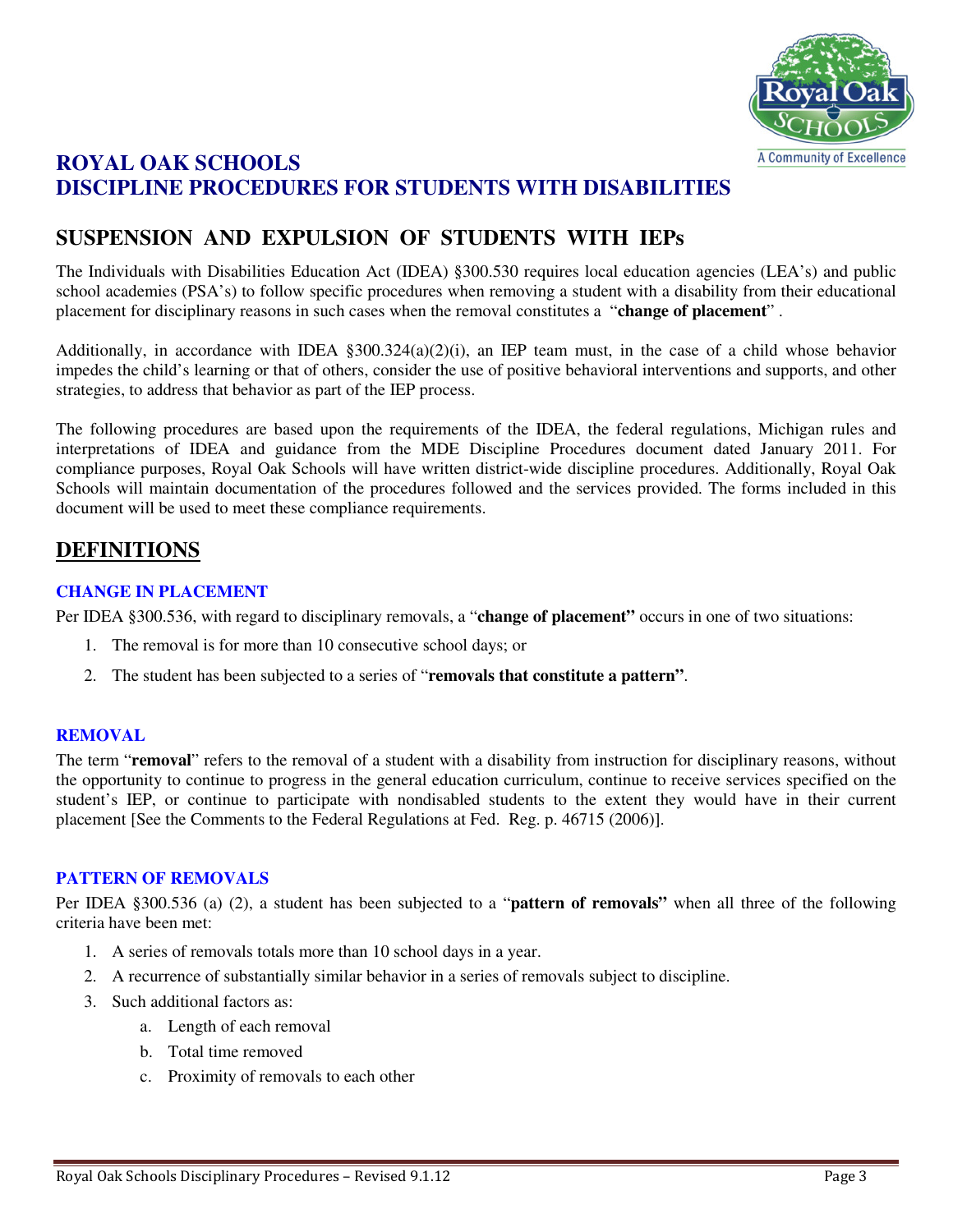### **ROYAL OAK SCHOOLS DISCIPLINE PROCEDURES FOR STUDENTS WITH DISABILITIES** *STUDENTS WITH IEPs*

### **TRACKING THE NUMBER OF DAYS OF REMOVALS**

- 1. **BUILDING ADMINISTRATOR RENDERING DISCIPLINARY ACTION**: Take immediate steps to ascertain whether the pupil is a student with a disability.
- 2. **BUILDING ADMINISTRATOR RENDERING DISCIPLINARY ACTION**: **Immediately notify the special education CASE MANAGER** for student with an IEP of any suspension issued to a student with a disability.
- 3. **BUILDING ADMINISTRATOR RENDERING DISCIPLINARY ACTION**: Document all days of suspension<sup>1</sup> on the **Worksheet for Determining Patterns of Removal.** Maintain worksheet in student's discipline file, AND provide a copy of the worksheet to the **CASE MANAGER.**
- 4. **CASE MANAGER**: Maintain the **Discipline Tracking Record (DTR)** to track the number of days of suspensionsuspension<sup>1</sup> issued to the student in order to implement the procedures of this section. The DTR will include a specific description of the problematic behavior. If the length of a suspension is not immediately known, the date that the suspension length is determined will be documented in column 3 of the DTR. See the **Directions for Completing Discipline Tracking Record** for additional details on tracking the number of days of suspension.
- 5. **BUILDING ADMINISTRATOR RENDERING DISCIPLINARY ACTION** *and* **CASE MANAGER**: Monitor to immediately determine when a suspension has been issued that will result in the student having accumulated more than 10 days of suspension in the current school year.

## **DETERMINING A PATTERN OF REMOVAL**

**BUILDING ADMINISTRATOR RENDERING DISCIPLINARY ACTION, CASE MANAGER** *and* **SCHOOL SOCIAL WORKER** (Designated Building Team – see Page 6): When a student has a series of removals that total 11 or more school days (total suspensions >10 nonconsecutive school days in a school year), determine the

following on a case-by-case basis:

- a. Is the recurrence of removals due to substantially similar behaviors?
- b. One or more of the following factors:
	- 1. Length of each removal
	- 2. Total time removed
	- 3. Proximity of removals to each other

#### **Designated Building Team Guidance:**

.

- Multiple removals over a year may or may not be a pattern. However, multiple removals within a three-month period would warrant careful consideration of a pattern.
- The ratio of the number of days of suspension to the total number of school days may reveal a significant pattern of "out of school" time. Districts could establish their own "proximity" ratio based on that calculation.
- Removals of one or two days per incident may not be a pattern. However, if each incident is serious enough to result in a four- or five-day removal for each infraction, the building team needs to be actively looking to determine whether a pattern of exclusion has occurred or will occur.
- Time of day and location of incident may factor in to a pattern (e.g. cafeteria, recess, PE class, etc.).
- Consider any unique circumstances on a *case-by-case* **basi***s***,** such as: Student's disciplinary history; ability to understand consequences; expression of remorse; supports provided to a student with a disability prior to the violation.

Fed. Reg. p. 46714 (2006)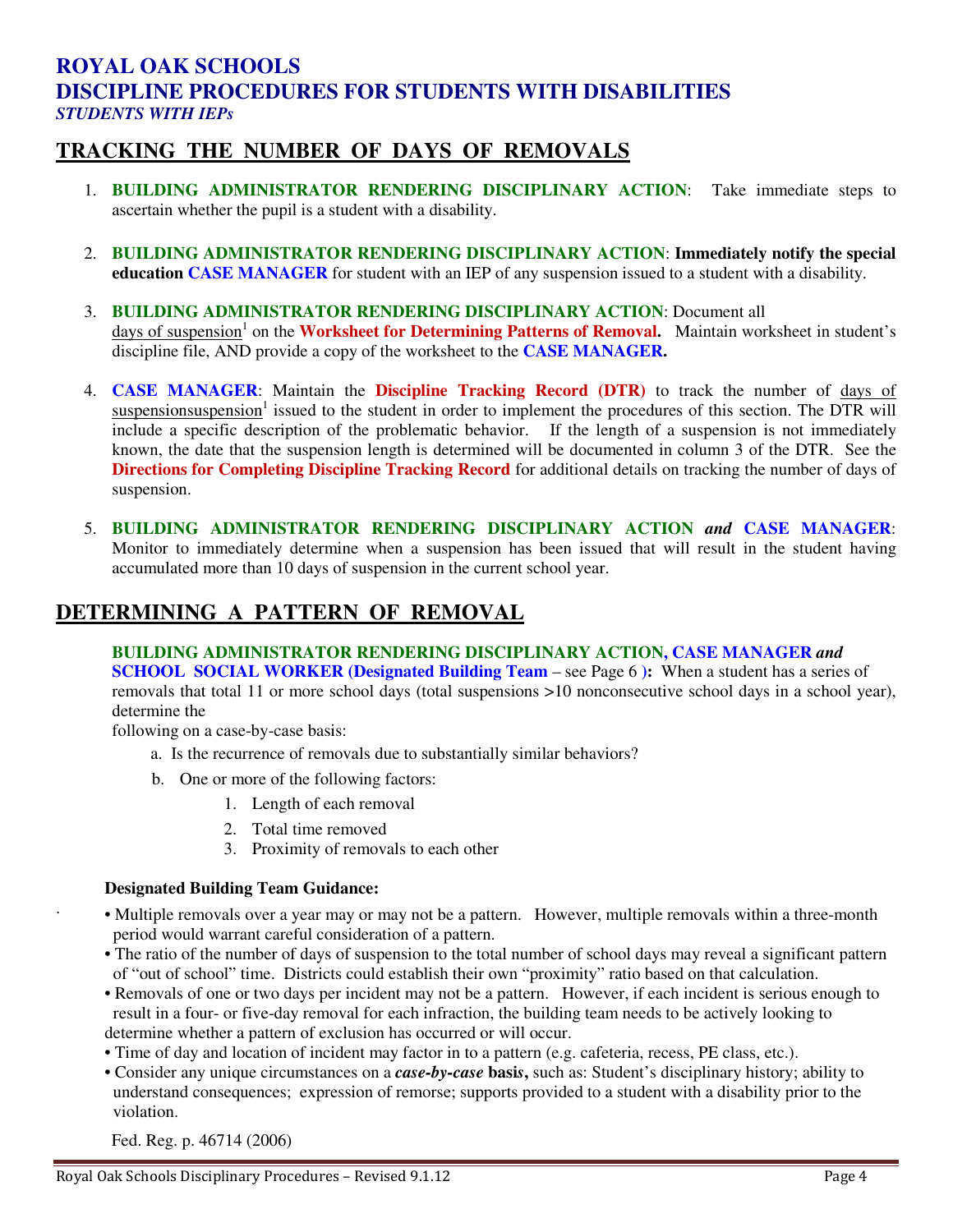### **ROYAL OAK SCHOOLS DISCIPLINE PROCEDURES FOR STUDENTS WITH DISABILITIES** *STUDENTS WITH IEPs*

## **REMOVAL: 11TH DAY AND AFTER – NOT A CHANGE IN PLACEMENT**

- 1. **BUILDING ADMINISTRATOR RENDERING DISCIPLINARY ACTION: If a student with an IEP is removed for more than 10 school days in the school year (consecutively or cumulatively), the Building Administrator must** provide**/**send to parent(s) a copy of the **Procedural Safeguards for each subsequent removal after the 10th day of removal.** . Document provision of Procedural Safeguards on **Parent Assurance of Provision of Procedural Safeguards** form. If parent is provided with the procedural safeguards in person, *have parent sign the assurance statement to indicate the receipt of the procedural safeguards.*
- 2. **Immediately notify the special education CASE MANAGER** of any suspension issued to a student with a disability.
- 3. **CASE MANAGER**: In situations where there is not a change in placement, review the student's class schedule, IEP goals, and the services listed in the IEP; Confer with the student's other teachers/service provider(s) and the school administrator to determine the extent of services to be provided during the additional day(s) of suspension; Document these services on the **Discipline Services Record**; Provide**/**Send to parent(s) a copy of the **11th Day and After Service Offer** letter; Provider service provider with **Provision of FAPE Planning Form**. Maintain a copy of all three documents.

## **NOTIFICATION OF A CHANGE OF PLACEMENT AS A RESULT OF A DISCIPLINARY REMOVAL**

- 1. Written notification must be sent to the student's parents in both of the following situations;
	- The length of the suspension is for more than 10 consecutive school days; and
	- If the student has been subjected to a "**series of removals that constitute a pattern",** therefore resulting in "change in placement".
- *2.* **BUILDING ADMINISTRATOR RENDERING DISCIPLINARY ACTION:** Provide**/**Send to parent(s) a copy of the **Procedural Safeguards for each subsequent removal after the 10th day of removal.** . Document provision of Procedural Safeguards on **Parent Assurance of Provision of Procedural Safeguards** form. If parent is provided with the procedural safeguards in person, *have parent sign the assurance statement to indicate the receipt of the procedural safeguards.*
- 3. **Immediately notify the SPECIAL EDUCATION DIRECTOR AND THE CASE MANAGER** of the suspension issued to a student with a disability.
- *4.* **CASE MANAGER:** Provide**/**Send to parent(s) a copy of the **Notice of a Change in Placement as a Result of Disciplinary Removal** letter and procedural safeguards on the date the decision is made to make removal that constitutes a change in placement (date noted in column 3 of the *student's DTR).* CASE MANAGER will maintain a copy of the notice. The notification will inform the parent(s) that a change of placement has occurred and that a Manifestation Determination Review (MDR) meeting will be scheduled *within 10 school days of the decision made to change the student's placement.* Invite Director of Special Education to MDR meeting.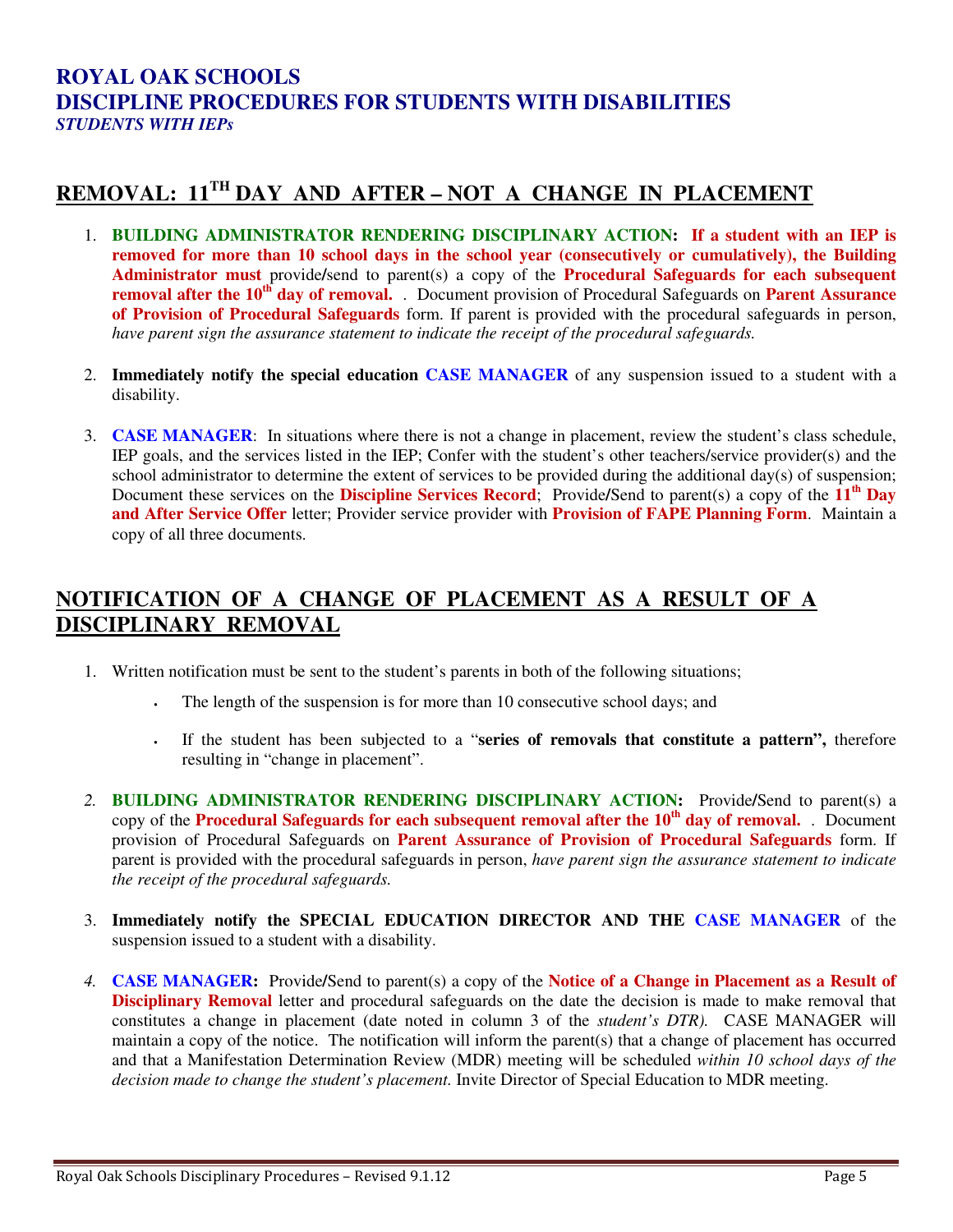### **ROYAL OAK SCHOOLS DISCIPLINE PROCEDURES FOR STUDENTS WITH DISABILITIES** *STUDENTS WITH IEPs*

## **MANIFESTATION DETERMINATION REVIEW (MDR)**

#### *A MANIFESTATION DETERMINATION MUST BE MADE BY A GROUP OF PERSONS KNOWLEDGABLE ABOT THE STUDENT5 AND THE EVALUATION DATA***.**

- 1. **CASE MANAGER:** Following notification pursuant to the above section, take the necessary steps to schedule a MDR. It is Royal Oak Schools' policy that the meeting that will involve the student's IEP Team. Invite the Director of Special Education to MDR meeting.
- 2. **CASE MANAGER:** Schedule the MDR meeting using the **Meeting Invitation** form. Additionally, since the outcome of the MDR may result in the need for an interim alternative educational setting (IAES) for the student, include the IAES meeting on the meeting invitation as well.
- *3.* **CASE MANAGER:** Convene the MDR meeting to review the problem behavior *no later than 10 school days from the date recorded in column 3 of the DTR.* Complete documentation of the MDR on the **Manifestation Determination Review Form**.
- 4. *If subsequent suspensions occur after the initial MDR meeting*, the suspensions will be reviewed with respect to their relationship to all other suspensions on the student's tracking record. If the **DESIGNATED BUILDING TEAM** determines the suspensions constitute a **pattern of removal** as defined by IDEA regulations, or if the student is being issued a single suspension that will exceed 10 consecutive school days, the student's parents will be notified as described above and a new MDR meeting will be convened within 10 school days.
- 5. **CASE MANAGER:** Maintain documentation of pattern of removal determinations in the DTR.
- 6. If an MDR results in the determination of the behavior to be a manifestation of the student's disability<sup>2</sup>, then the student with an IEP will be immediately returned to the placement the student was in before the removal occurred. The staff must also conduct a review of the student's existing behavior plan to address the behavior or, if the student does not have a behavior plan, the Team should conduct a functional behavioral assessment and implement a behavior intervention plan for the student to address the behavior. If any adjustments to the placement are deemed necessary, the **CASE MANAGER** must convene an IEPT meeting.
- 7. If the MDR results in the determination of the behavior to not be a manifestation of the student's disability, the student with an IEP may be disciplined under general discipline procedures, AND the District must do the following:
	- 1. Provide services on the 11th day of accumulated removal in the current school year to participate in the general curriculum and progress toward the goals in the IEP;
	- 2. Determine the setting and services through the IEP team;
	- 3. Immediately initiate, if appropriate, a FBA and BIP, or review an existing FBA/BIP to address the problem behavior.
- 8. Exceptions to the student's reinstatement described in #6 are as follows: School personnel may remove a student to an interim alternative educational setting for not more than 45 school days without regard to whether the behavior is determined to be a manifestation of the child's disability, if special circumstances exist--
	- **Special Circumstances**
		- i. The behavior involved possession of a dangerous weapon<sup>3</sup>;
		- ii. The behavior involved possession, use, sale, or soliciting of  $\frac{_{\text{illegal} drugs^4}}{_{\text{illegal}}}}$ ;
		- iii. The behavior involved serious bodily injury<sup>5</sup> upon another person; or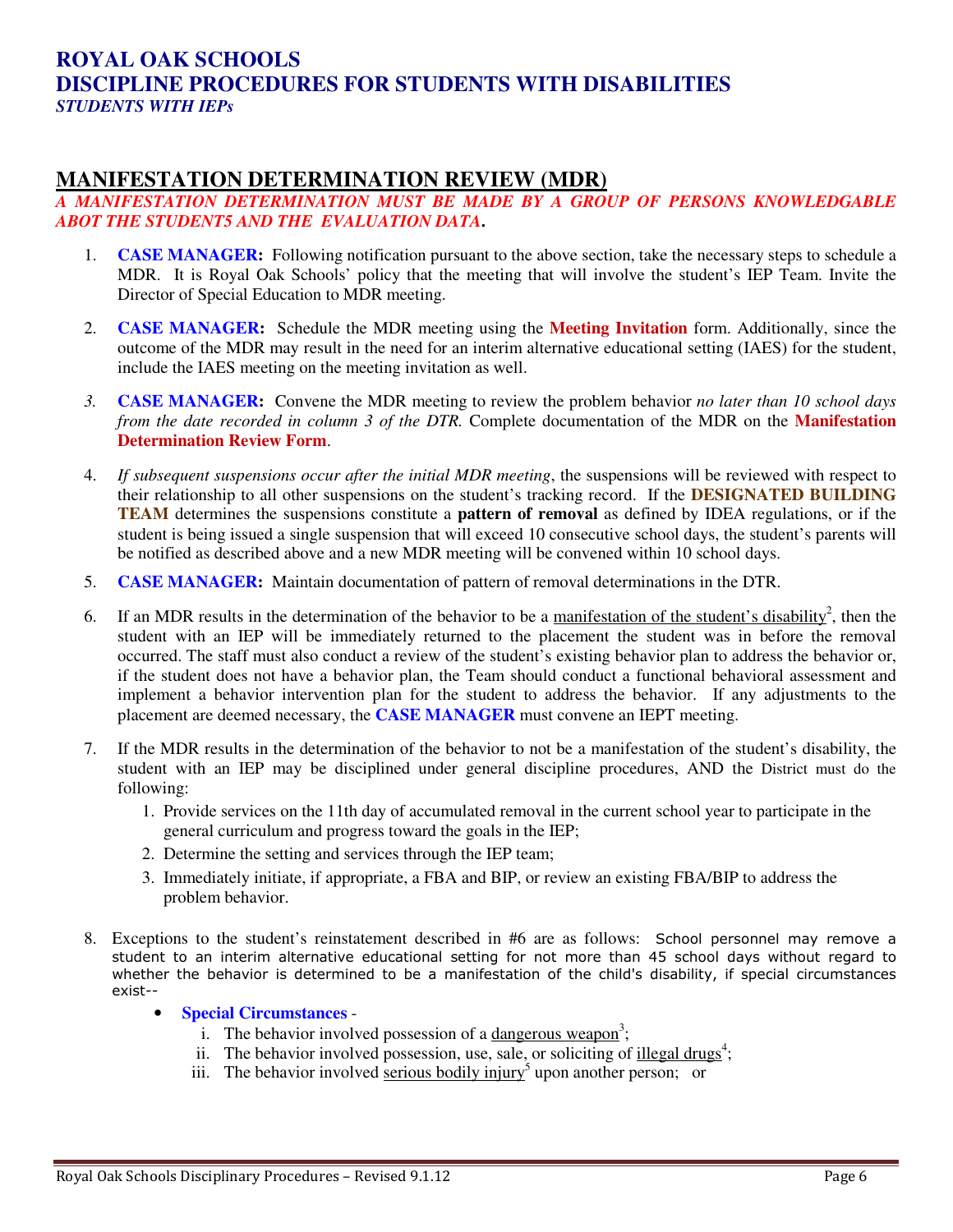### **ROYAL OAK SCHOOLS DISCIPLINE PROCEDURES FOR STUDENTS WITH DISABILITIES**  *STUDENTS WITH IEPs*

- 9. If the Team and the Parents agree that a student's placement should be changed to another placement that will also offer a free appropriate public education in the least restrictive environment, the Team may change the student's placement using the IEP process to do so.
- 10. The district reserves the right to remove or to deny the reinstatement of the student when it believes that such reinstatement will result in a substantial likelihood of injury to the student or other individuals. In such a circumstance, if the Parents do not agree to address the dangerous situation in partnership with the District, the District has the right to initiate a special education due process hearing request or to pursue judicial relief as appropriate. In such a circumstance, staff must confer with the Director of Special Education before making such a determination.
- 11. If parent/guardian disagrees with the outcome of the MDR, the District MUST provide the parent/guardian with a copy of the **Procedural Safeguards**.
- **NOTE**: See the **Directions for Completing Manifestation Determination Review (MDR)** for more details on the MDR process.

## **PROVISION OF FAPE AND INTERIM ALTERNATIVE EDUCATIONAL PLACEMENTS (IAES)**

- 1. **CASE MANAGER:** Once a student with a disability has reached more than 10 days of suspension in a school year, coordinate services to be provided during any additional days of suspension/removal (i.e., beginning with the  $11<sup>th</sup>$  day) so as to enable the student to continue to participate in the general education curriculum and to progress toward meeting the goals set out in the student's IEP. Documentation of these services MUST be created by the Building Team and maintained by the case manager.
- 2. **THE IEP TEAM:** In situations where the removal constitutes a change in placement and the student continues to be removed from school following the conclusion of a MDR (*because the student's behavior was not a manifestation of his disability, because the behavior involved a weapon, illegal drugs, or serious bodily injury, or because* **there is** *a substantial likelihood of injury if the student was to be returned and the District is pursuing a hearing or judicial relief*), the IEP Team makes the determination regarding services during the on-going removal.
	- 1. **CASE MANAGER**: Document the IEP Teams determination of on-going services on the **Interim Alternative Educational Setting (IAES)** form. See number 2 under the MDR section above for meeting notice requirement. See the **Interim Alternative Educational Setting (IAES)** *Instructions* form for more details on the IAES process.
	- 2. **CASE MANAGER**: Following the IAES determination, complete the **Notice for Provision of Programs and Services** and provide to the parent(s) of the student with a disability.
	- 3. **CASE MANAGER**: For compliance purposes, document and maintain how and when a Free and Appropriate Public Education (FAPE) is provided to the student. In each of the circumstances above (#1 and #2), the **Provision of FAPE Planning Form-Day 11 and After** form and the **Discipline Service Record** will be used for this purpose.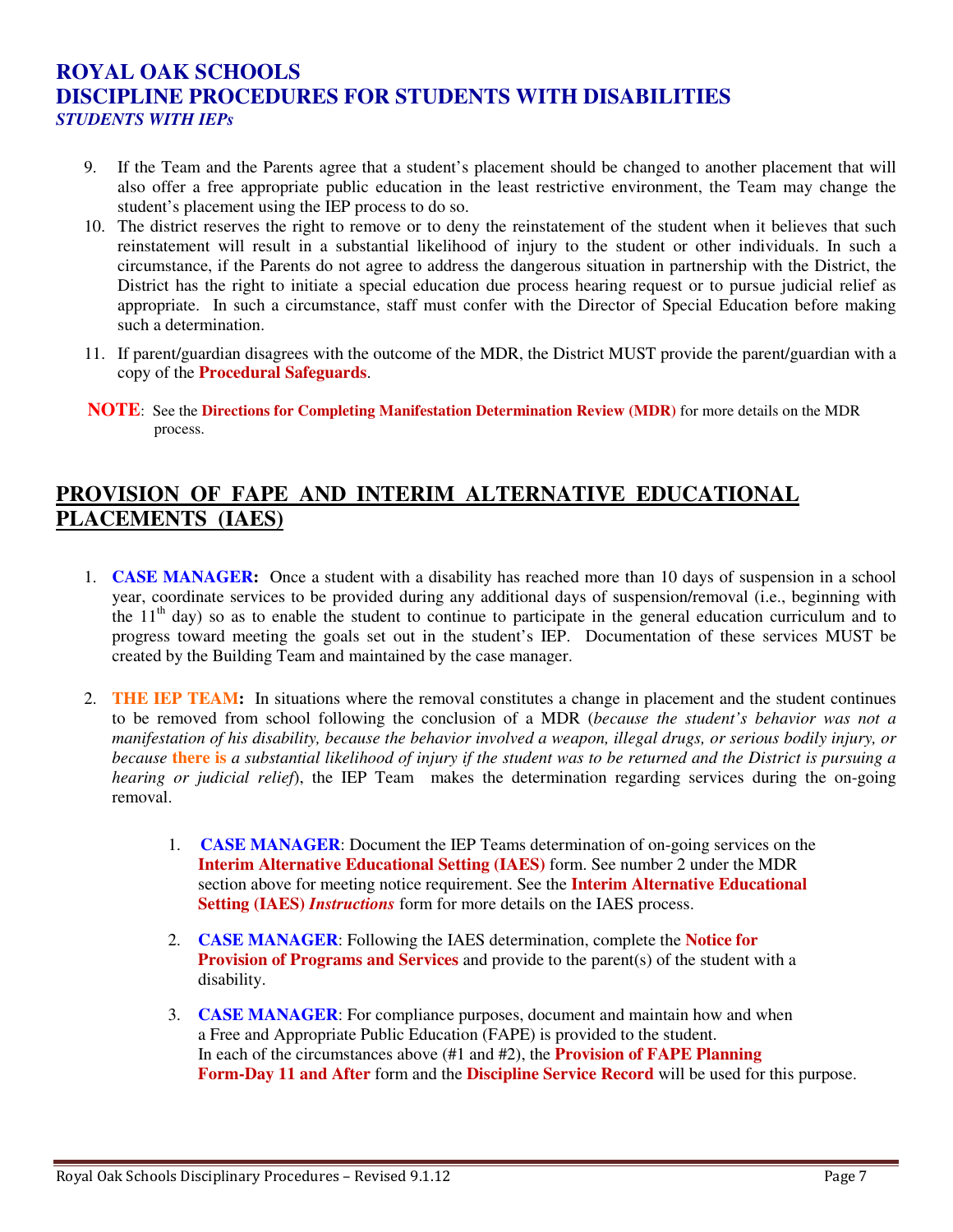### **ROYAL OAK SCHOOLS DISCIPLINE PROCEDURES FOR STUDENTS WITH DISABILITIES**  *STUDENTS WITH IEPs*

## **FUNCTIONAL BEHAVIOR ANALYSIS (FBA) AND BEHAVIOR INTERVENTION PLAN (BIP)**

- 1. **CASE MANAGER:** Facilitate the IEP Team in the development of an FBA/BIP in all cases where a MDR determines that the student's behavior is a manifestation of his/her disability. If the student already has a FBA/BIP, then the student's IEP Team will review the BIP and make any necessary revisions.
- 2. **CASE MANAGER** *and* **OTHER RELEVANT IEP TEAM MEMBERS**: The student's BIP may need to be reviewed/revised in the event subsequent suspensions are issued to the student. Staff involved in implementing the BIP will decide whether it is appropriate and necessary to do so.
- 3. **IEP TEAM:** In situations where a MDR determines that the behavior is not a manifestation of the disability, a FBA/BIP will be developed if it is determined appropriate to do so by the IEP Team.
- 4. **IEP TEAM:** The respective IEP Teams for students with disabilities will also review each student's need for behavioral strategies, including positive behavioral supports, as part of the on-going IEP planning process.
- 5. **CASE MANAGER:** At the point in which a student reaches the  $7<sup>th</sup>$  day of suspension<sup>1</sup>, immediately facilitate the completion of an FBA/BIP with relevant members of the IEP Team. If behavior is not already identified as an *area of need* in the student's PLAAFP, complete an addendum or hold a new IEP to do so. Reference the behavior as an *area of need* by referencing the BIP in IEP Supplemental Aids and Service section of the amendment or New IEP.

### **ADDITIONAL INFORMATION**

#### **For more detailed information, see the following:**

Michigan Department of Education's (MDE) Discipline Procedures document (January 2011), http://www.michigan.gov/documents/mde/Discipline\_Procedures\_Manual\_301369\_7.pdf

# **FOOTNOTES**

<sup>1</sup>**Days of Suspension**: *In the context of recording disciplinary removals issued to students with disabilities;* 

- *A partial day counts as a full day of removal/suspension and will be recorded as such on the student's on-going tracking record.*
- *If the district imposes restrictions or conditions upon the student's return to school, each day, until the conditions are met, is considered a day of removal/suspension (e.g., parent meeting, psychiatric evaluation).*

 *The term does not include;* 

- *Bus suspensions, unless this service is on the student's IEP and the student is unable to make it to school as a result of the suspension*
- *Situations where the student is appropriately sent home for the remainder of the day in accordance with his/her BIP, provided the BIP is included as part of the student's IEP. For more detailed Information, see the guidance in MDE's Discipline Procedures document (January 2011).*
- *In-school suspensions that are continually supervised by a certified teacher or a paraprofessional who is supervised by a certified teacher, and that afford the student the opportunity to progress in the general curriculum, to participate with students without disabilities to the extent that they normally do, and to receive the services specified in the student's IEP*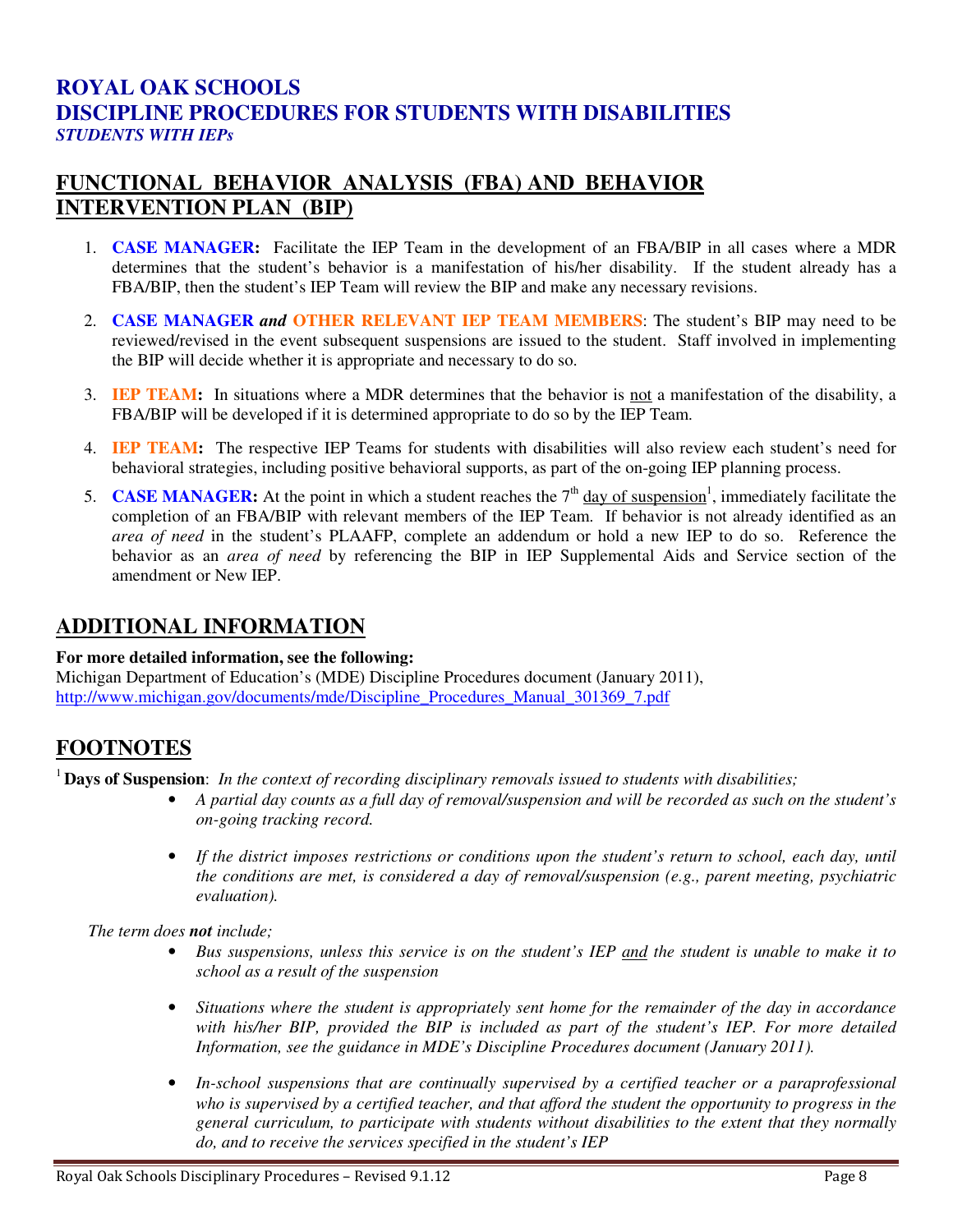### **ROYAL OAK SCHOOLS DISCIPLINE PROCEDURES FOR STUDENTS WITH DISABILITIES**  *STUDENTS WITH IEPs*

- *Class removals for no longer than one (1) class period. However, consideration should be given when looking at repeat behaviors/removals as part of a "pattern"*
- *Necessary delays in admitting the student due to a lack of required documentation, e.g., immunization records*

<sup>2</sup>**Manifestation of the student's disability:** *A manifestation is found: a) if the behavior in question is directly and substantially related to/caused by the student's disability, or b) if it is the direct result of the school's failure to implement the student's IEP. If either factor is affirmed, then the behavior is a manifestation of the student's disability.* 

<sup>3</sup>**Dangerous Weapon**: *This means a weapon, device, instrument, material, or substance, animate or inanimate, that is used for, or is readily capable of causing death or serious bodily injury, except that such term does not include a pocket knife with a blade of less than 2 ½ inches in length.* 

<sup>4</sup>**Illegal Drugs and Controlled Substances**: *Controlled substances are defined as drugs or other substances identified under schedules I, II, III, IV, or V of Section 812 (c) of Title 21 of the United States Code. Illegal drugs are defined as controlled substances except where the controlled substance is legally possessed or used under the supervision of a licensed physician, or is legally possessed under other provisions of Federal law.* 

<sup>5</sup>**Serious Bodily Injury**: *This means bodily injury which involves—a) a substantial risk of death; b) extreme physical pain; c) protracted and obvious disfigurement; or d) protracted loss or impairment of the function of a bodily member, organ, or mental faculty.*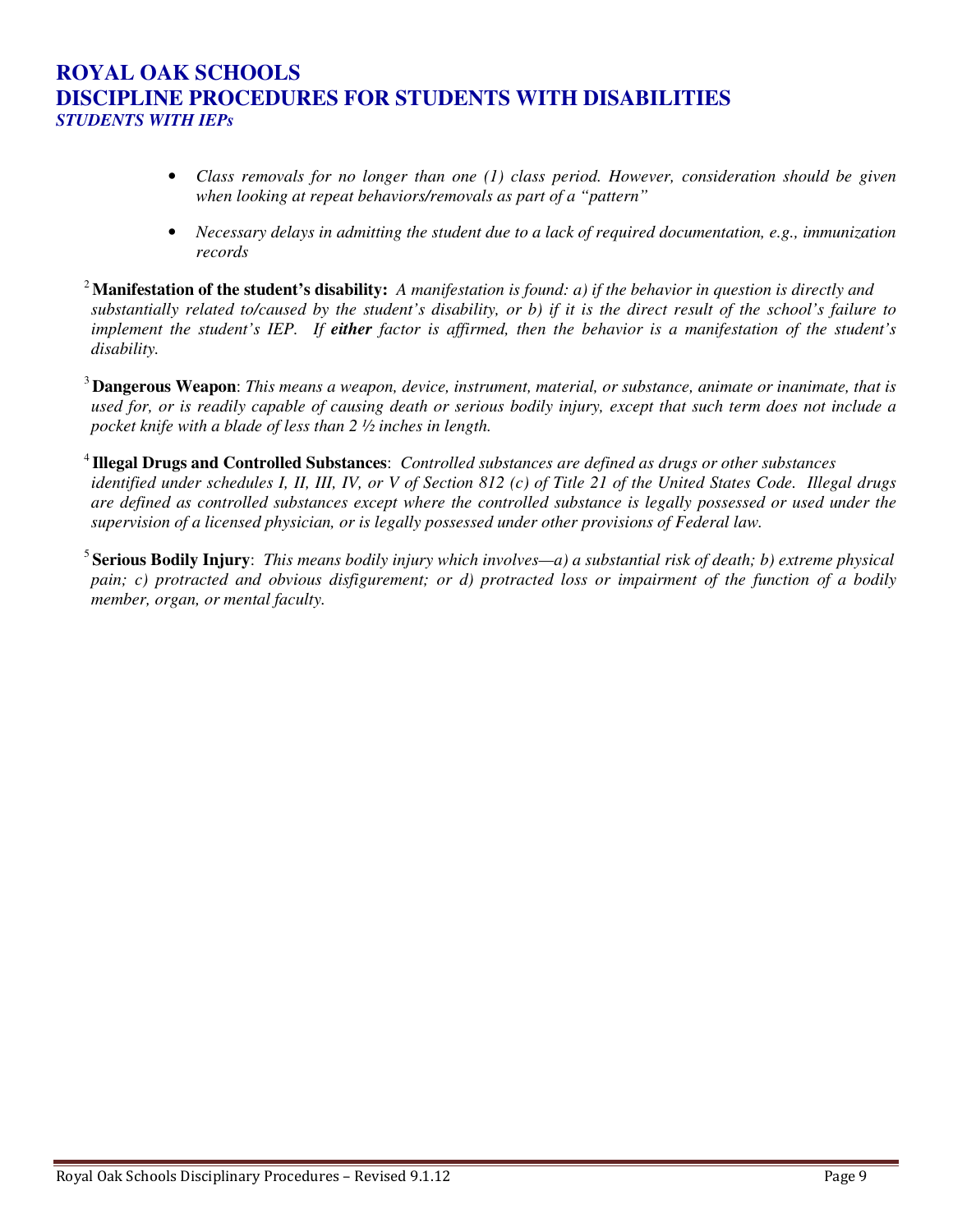### **ROYAL OAK SCHOOLS DISCIPLINE PROCEDURES FOR STUDENTS WITH DISABILITIES** *STUDENTS WITH 504 PLANS*

## **SUSPENSION AND EXPULSION OF SECTION 504 STUDENTS**

Students who are eligible under Section 504 have certain additional protections when charged with a violation of the Code of Student Conduct that may result in a suspension or expulsion that constitutes a significant change in placement. Similar to suspension or expulsion of a student with a disability under the IDEA, it is necessary to conduct a manifestation determination for a Section 504 student when:

- The suspension or expulsion will be for more than 10 consecutive school days; or
- The student has been subjected to a series of suspensions that total more than 10 school days in a school year and a pattern of exclusion exists. Whether a series of suspensions creates a pattern of exclusion is determined on a case-by-case basis taking into account the following factors: the length of each suspension, the proximity of the suspensions to one another, the similarity of the behavior that resulted in the removals, and the total amount of time the student is excluded from school.

If either of the situations above applies, then the District is required to conduct a manifestation determination before any significant change in student's placement may occur. The manifestation determination should be conducted within 10 school days of the decision to change the student's placement. The parent must be invited to participate in the meeting and provided a copy of the Section 504 **Notice of Procedural Safeguards**. *The district will also invite the Director of Special Education to attend the MDR meeting*. The purpose of the manifestation determination is to review whether the student's misconduct was caused by, or had a direct and substantial relationship to the student's disability; or whether the conduct was a direct result of the District's failure to implement the student's Section 504 plan.

*This determination should be made by a group of persons knowledgeable about the student, the meaning of evaluation data, placement options, the student's Section 504 Plan, and the disciplinary incident.* In making its determination, the 504 Team must review all relevant information in the student's file, the student's Section 504 plan, any teacher observations of the student, and relevant information provided by the parent.

If the 504 Team concludes that the student's conduct is a manifestation of the student's disability, the student must remain in (or be returned to) his/her current educational placement, unless the parent and the District agree to change the student's placement. In addition, the district then needs to reevaluate the student to determine if his/her current placement is appropriate or needs to be changed. The **504 COORDINATOR** will coordinate the reevaluation process.

If the 504 Team concludes that the student's conduct is not a manifestation of the student's disability, the District may apply the relevant disciplinary procedures applicable to all students. Unlike the IDEA, there is no requirement to provide a student whose conduct is not a manifestation of the student's disability educational services during a disciplinary change in placement unless services are provided to similarly situated nondisabled students.

Please note that Section 504 allows a student to be disciplined, without going through the manifestation determination review process, when the infraction results from the student's current illegal use of drugs or alcohol in violation of the Code of Student Conduct.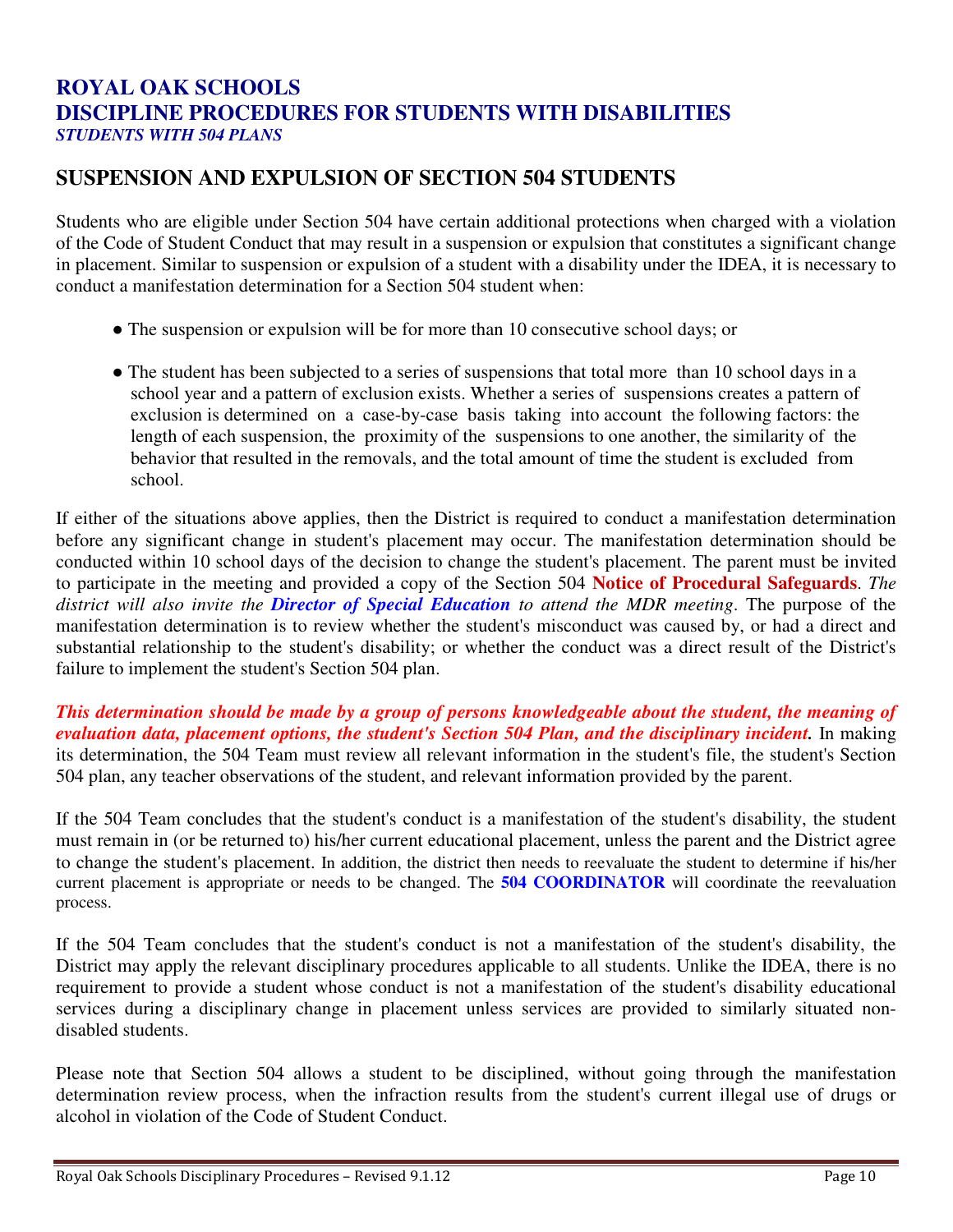## **ROYAL OAK SCHOOLS DISCIPLINE PROCEDURES FOR STUDENTS WITH DISABILITIES** *STUDENTS WITH 504 PLANS*

In the case of a Section 504 student who carries or possesses a weapon to or at school, on school premises, or to or at a school function, the District may place the student in an interim alternative educational setting for up to 45 school days if a student without a disability would be similarly disciplined. The Section 504 team must meet to develop the interim alternative educational setting after evaluating the student as described in this Manual. The interim alternative educational setting must be educationally appropriate and the services provided must enable the student to continue to progress in the general curriculum. The interim alternative educational setting must also address the behavior prompting the disciplinary action.

# **IMPARTIAL DUE PROCESS HEARING**

A parent who disagrees with the identification, evaluation, placement, or the provision of a free appropriate public education of a student with a disability under Section 504 has the right to request an impartial due process hearing. Request for a Section 504 due process hearing must be made in writing to the District's Section 504 Coordinator. Upon receipt of such a request, the necessary arrangements will be made by the District, including the selection of a hearing officer. A person who is an employee of the District, or any person having a personal or professional interest which would conflict with his/her objectivity in the hearing, may not be appointed as a hearing officer.

Any party to a hearing has the right to:

- 1. Be accompanied and advised by counsel or an individual with special knowledge or training about the problems of children with disabilities;
- 2. Present evidence and cross-examine witnesses;
- 3. Obtain a written or electronic verbatim record of the hearing or obtain alternate forms of the verbatim record to be provided in the parent's native language;
- 4. Obtain written or electronic findings of fact and decisions; and
- 5. Seek judicial review of a hearing officer decision.

### **GRIEVANCE PROCEDURE**

A person who believes a student has been discriminated against by the District on the basis of the student's disability or who believes the District otherwise violated Section 504 also has the right to file a complaint through the District's grievance procedure. A person who wishes to file a complaint should contact:

> Sarah Olson Director of Instructional Services & Staff Development Royal Oak Schools 1123 Lexington Blvd. Royal Oak, MI 48073 248.435.8400 ext. 1232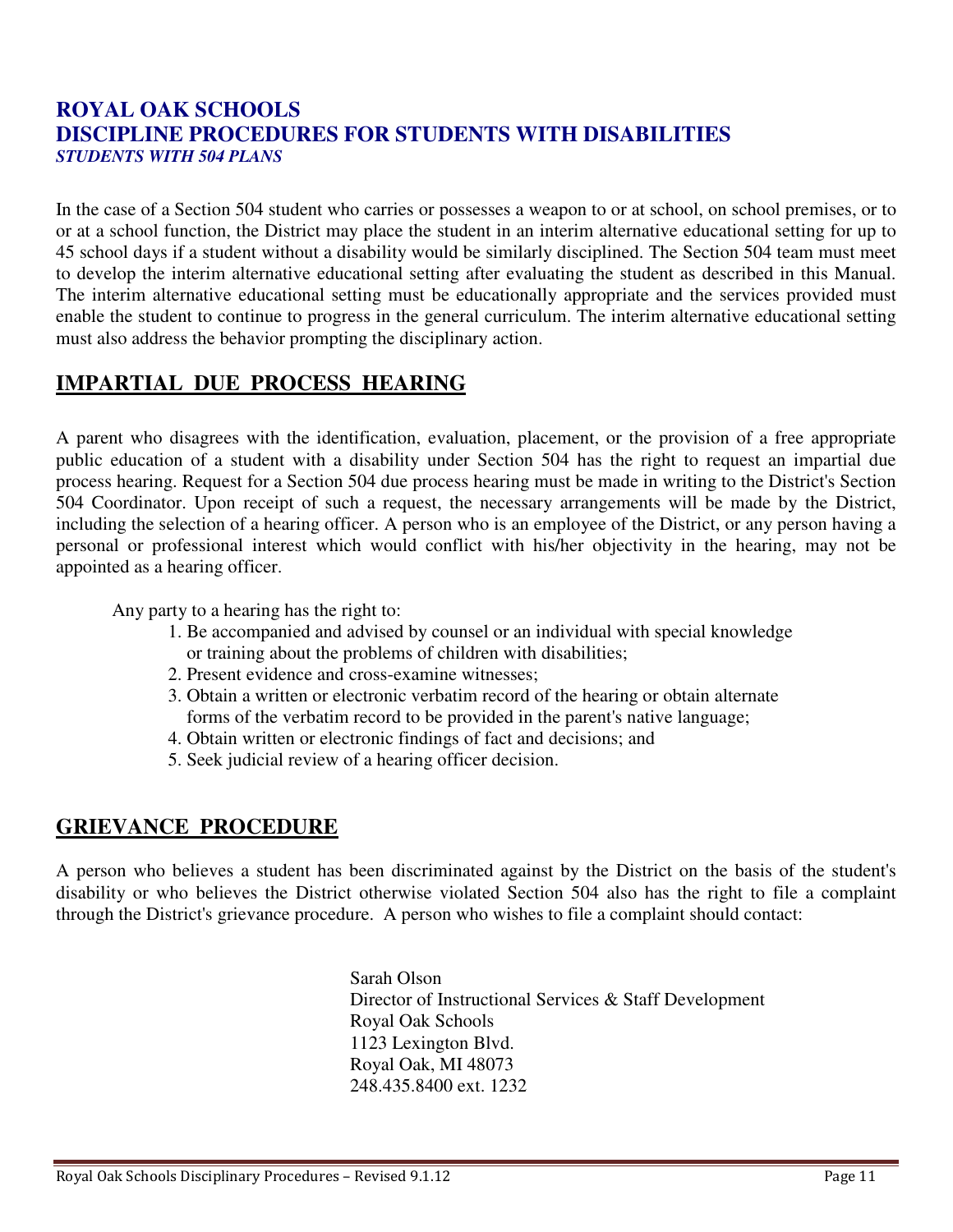### **ROYAL OAK SCHOOLS DISCIPLINE PROCEDURES FOR STUDENTS WITH DISABILITIES** *STUDENTS WITH 504 PLANS*

A person may file a complaint with the Office for Civil Rights (OCR) if he/she does not wish to use the District's grievance procedure. A person who wishes to file a complaint with OCR should contact:

> Office for Civil Rights U.S. Department of Education 600 Superior Avenue East, Suite 750 Cleveland, OH 44114-2611 FAX: (216) 522-2573; TDD: (877) 521-2172 Telephone: (216) 522-4970 E-mail: OCR.Cleveland@ed.gov

A discrimination complaint may be filed with OCR at any time. Additionally, if a person is dissatisfied with the District's resolution of a complaint, that complaint may be filed with OCR at the address above within 60 days of the District's resolution.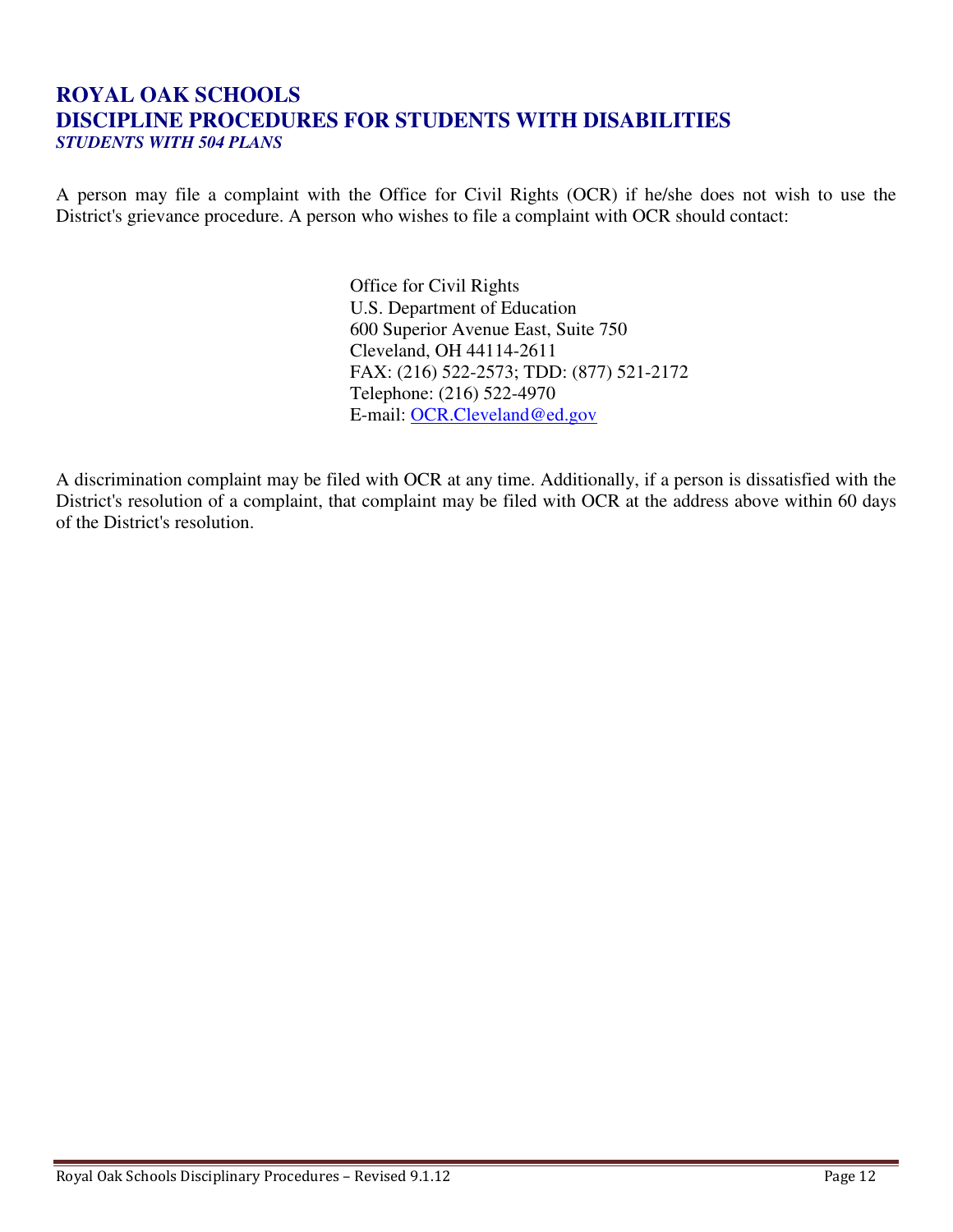#### **ROYAL OAK SCHOOLS DISCIPLINE PROCEDURES FOR STUDENTS WITH DISABILITIES**  *STUDENTS WITH IEPs or 504 PLANS*

## **REFERRAL PROCEDURE WHEN FILING CHARGES OR MAKING JUVENILE COURT REFERRALS FOR STUDENTS WITH DISABILITIES**

Before filing charges or making a juvenile court referral for a student with a disability, the following procedures will be followed:

#### **BUILDING LEVEL DISCIPLINE TEAM**

- 1. Review all discipline referrals to date during the current school year. Consult with staff involved with the implementation and follow through of the discipline actions resulting from the referrals. Did the disciplinary action have a positive impact on reducing or eliminated the target behavior?
- 2. Review all behavioral interventions considered, previously implemented, and currently implemented. Were the behaviors implemented consistently across all academic domains?
- 3. Review documentation of data collected on all prior and current interventions implemented, noting why or why not the intervention(s) were successful over time. Does the data support appropriate implementation, review and revision of targeted interventions over time and environments?
- 4. Review the student's current Behavior Intervention Plan (BIP). Consider all revisions made to the BIP. Does the current BIP address the behaviors of concern? Does the BIP frontload positive behavior supports, environments and/or instructional obstacles, etc.?
- 5. Review the student's IEP/504 Plan. Has the IEP/504 Plan been fully implemented across all environments, including the provision of all documented specialized programs and services, supplemental aids and services, progress monitoring of measurable goals and objectives, etc.? Does the student's IEP/504 Plan reflect the behavioral need(s) and are sufficient supports appropriately built in to address those needs?
- 6. Review Manifestation Determination Reviews (MDR). Has this or similar behaviors been found to be a manifestation of the student's disability in the past? Does the district need to conduct an MDR?
- 7. Review, complete and maintain the Patterns of Removal worksheet for the student throughout the school year. Does a pattern of removal exist and how has the district responded?
- 8. With prior consent from the Parents, staff may consult with outside agencies (i.e. Royal Oak Youth Assistance, Community Mental Health) to seek assistance from community resources to support the student's identified areas of need.
- 9. Throughout this process keep lines of communication open between the building level discipline team and the building principal. All recommendations for filing charges against students or referring students to the juvenile court must be submitted in writing to the building principal with documentation of data from above procedures attached.